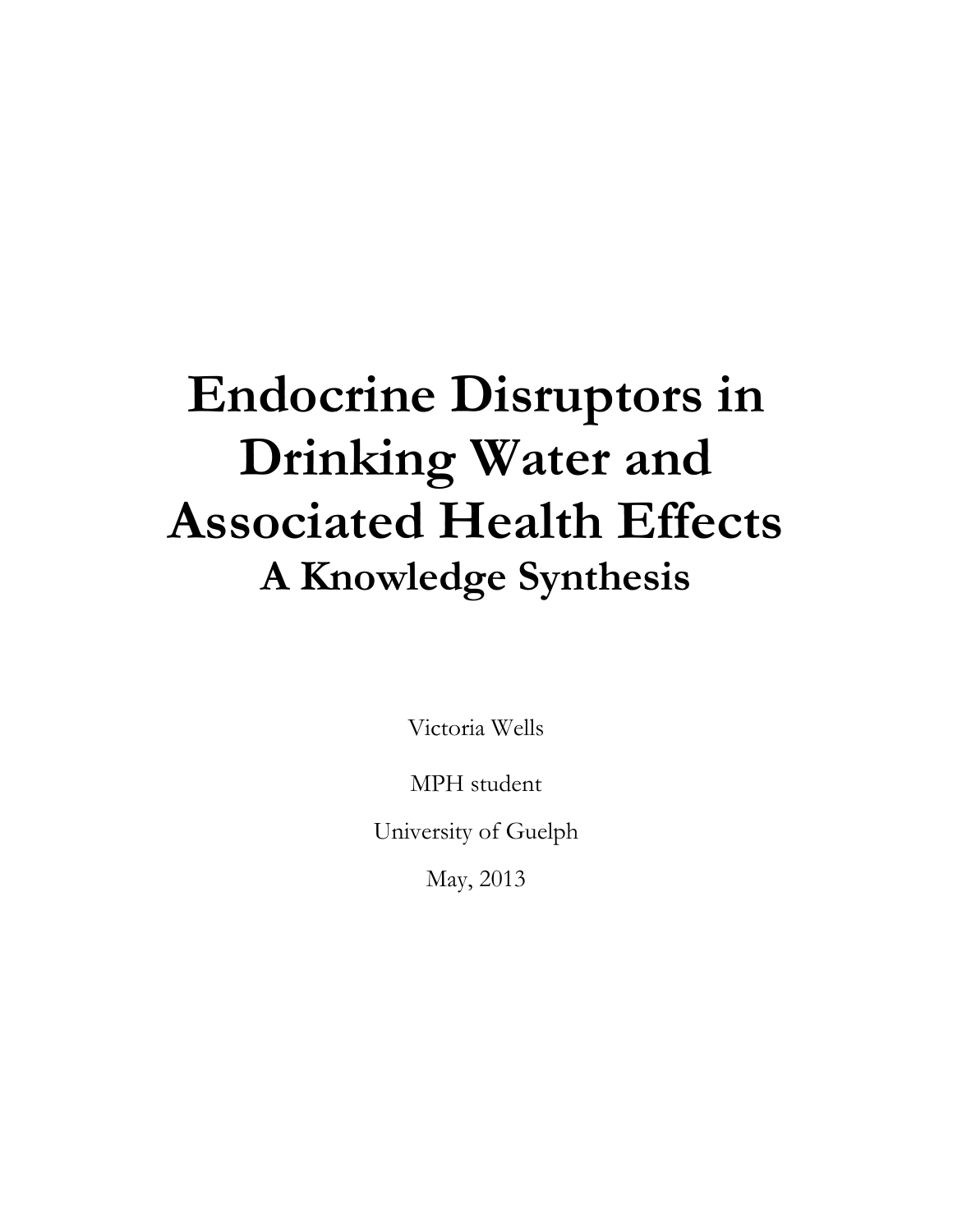## **Table of Contents**

| Endocrine Disruptors in Drinking Water and Associated Health Effects Evidence Review 4 |  |
|----------------------------------------------------------------------------------------|--|
|                                                                                        |  |
|                                                                                        |  |
|                                                                                        |  |
|                                                                                        |  |
|                                                                                        |  |
|                                                                                        |  |
|                                                                                        |  |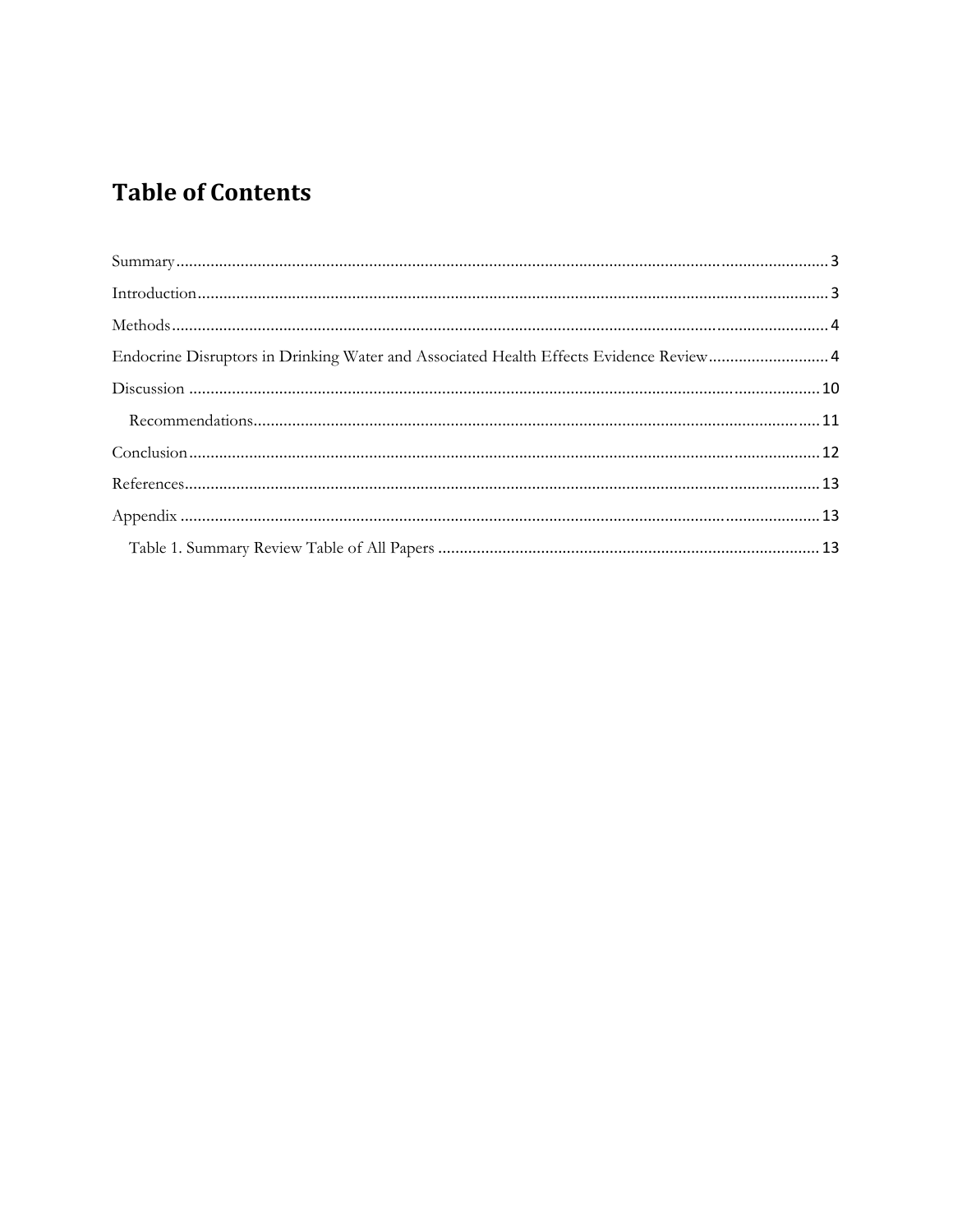## **Summary**

- Endocrine disrupting compounds refer to any exogenous compound that is capable of interfering with the synthesis, secretion, transport, binding, action, or elimination of natural hormones in the body, and can be either natural or synthetic
- Some of the most common endocrine disrupting compounds in drinking water include estrogen, progesterone, androgen, ethinylestradiol, bisphenol A, and polychlorinated biphenyl
- The classification and toxicology of endocrine disrupting compounds is complicated and there are many gaps in our knowledge
- Progestagens and androgens are the most resistant to water treatment methods
- Endocrine disrupting compounds are often present in drinking water but at very low levels  $(ng/L)$
- It is proposed that endocrine disruptors act by attaching to endogenous hormone receptors and either mimicking natural hormones or inhibiting them from binding to the receptor
- There is insufficient evidence that low levels of endocrine disrupting compound exposure are a risk to human populations
- Given the amount of uncertainty surrounding the issue, the precautionary principle should be considered

## **Introduction**

 Endocrine disrupting compounds (EDCs) are an emerging public health concern, as we learn more about their potential harmful effects on humans. These compounds are so-named because of their ability to disrupt endogenous hormone activity, in particular steroid, estrogen, and androgen activity.<sup>1</sup> They can include hormone mimics, hormonally active agents, endocrine disruptors, and endocrine toxicants.<sup>1</sup> It is well-known that in high doses, these compounds can cause morphological and functional effects in every system in the body that is regulated by hormones, including the nervous, immune, reproductive, and urogenital systems, among others. High doses can also cause infertility and abnormal prenatal and childhood development as well.<sup>2</sup>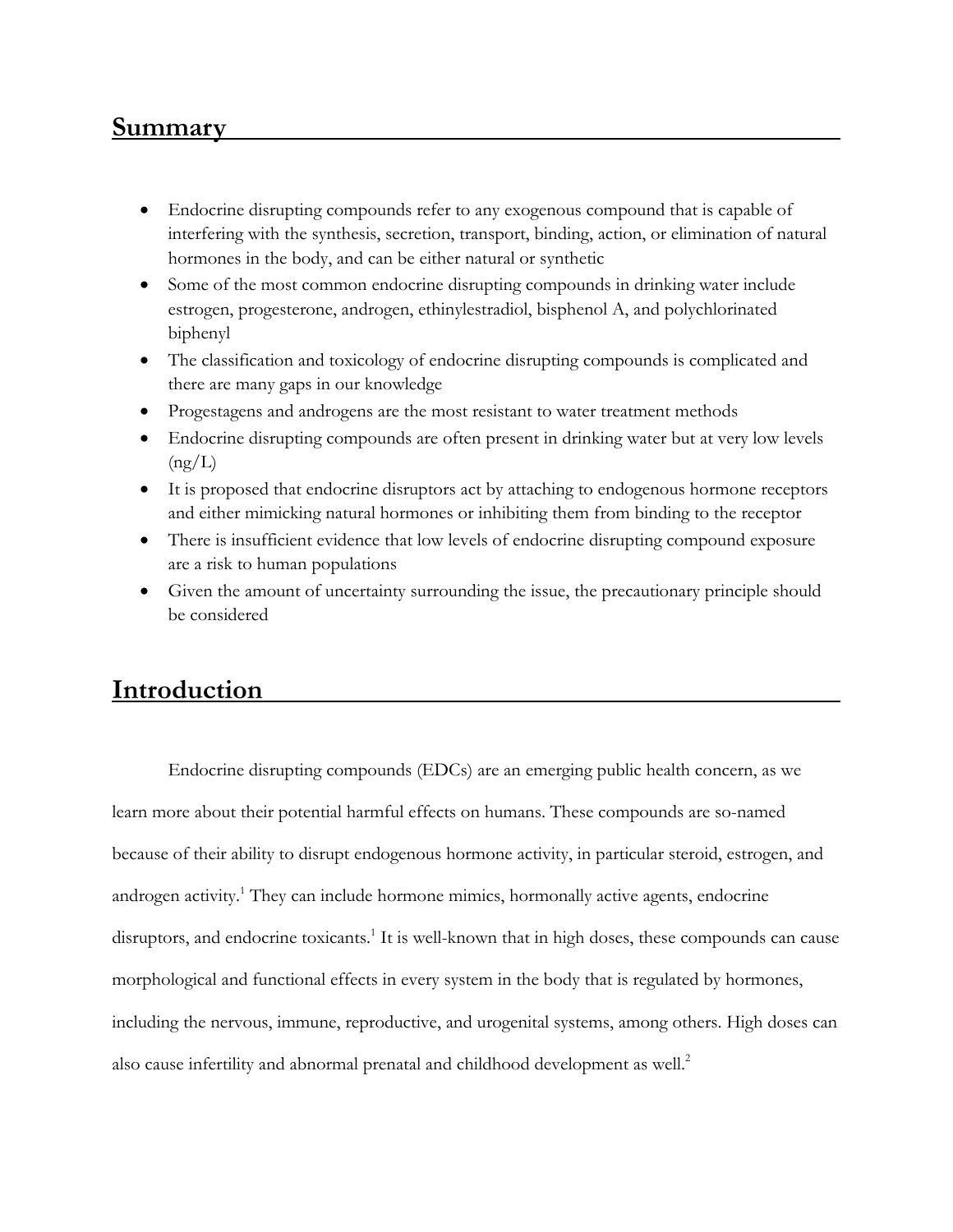It is not well-known, however, what the effects of these compounds are with low-dose, chronic exposure. There are thousands of potential EDCs that can enter our drinking water sources as sewage effluent or pollution, but there is very little data available concerning the detection of these compounds in our final drinking water.<sup>3</sup> Many of these compounds are quite stable and resistant to water treatment methods and there is a concern that they may pass through into drinking water in relatively large concentrations.<sup>2</sup> Present data indicates that there is very little evidence to support a hypothesis that exposure to EDCs from drinking water poses a risk to human health, but there is a great deal of uncertainty surrounding chronic exposure.

#### **Methods**

 A literature review of English peer-reviewed articles published between 2006 and 2011 was conducted. The search was conducted in PubMed, Primo (University of Guelph) and Google Scholar using MeSH terms: "endocrine disruptor AND drinking water" OR "endocrine disruptor AND health effects" OR "endocrine disruptor AND health effects AND water" OR "endocrine active compound AND health AND drinking water". Six articles were found to be relevant and were chosen for review. Pertinent information such as author, publication date, and type of study was extracted from each article. Refer to Table 1.

## **Endocrine Disruptors in Drinking Water and Associated Health Effects Evidence Review**

 A systematic review performed by Falconer et al. (2006) investigated the most common types of EDCs found in drinking water and sewage effluent, as well as their average concentrations and possible health effects. According to the review, estrogens and progestins are secreted naturally by women as part of the menstrual cycle as well as in urine, however with the growing popularity of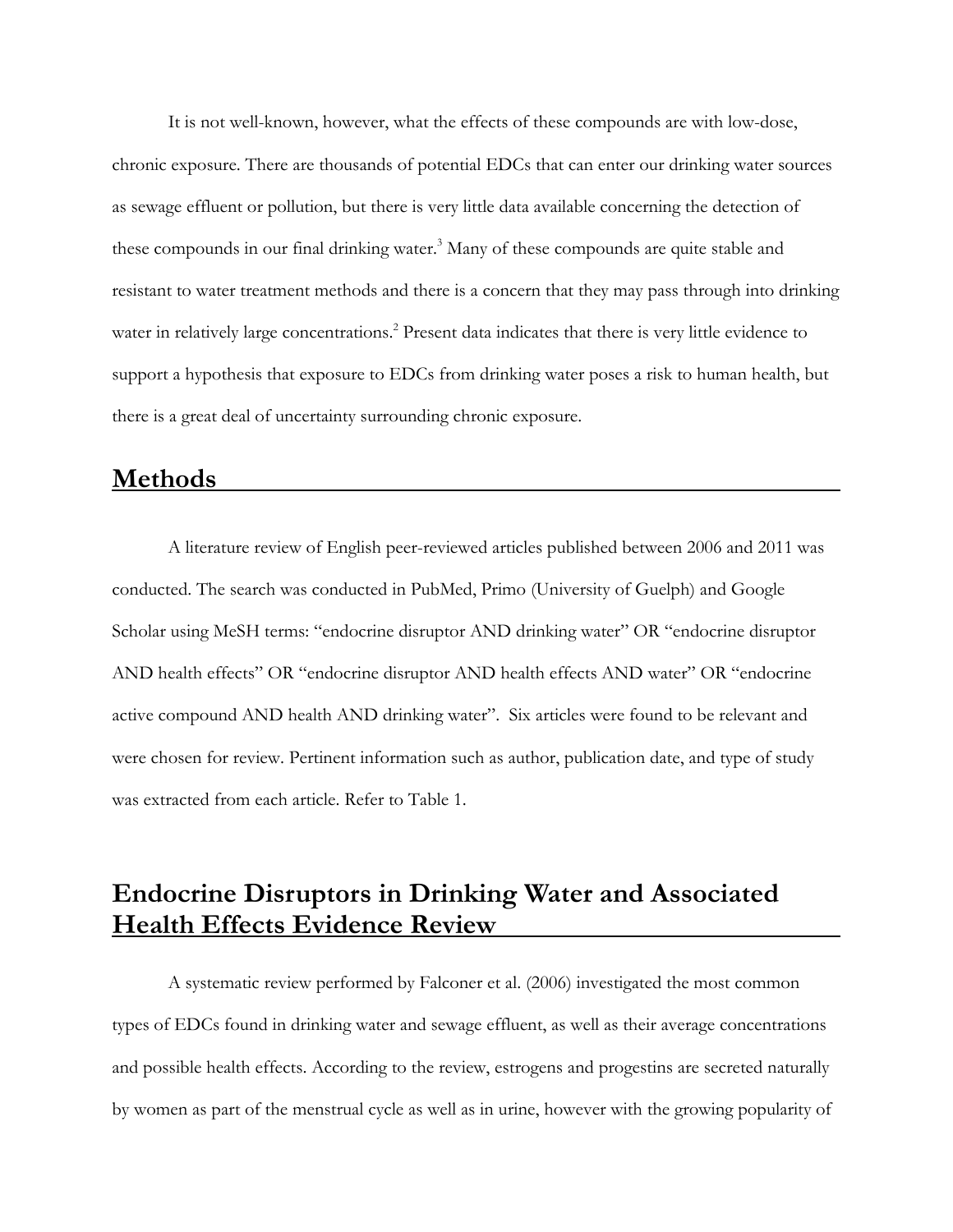oral contraceptives, which contain the synthetic estrogen ethinylestradiol, the concentrations of steroid hormones excreted by women has increased dramatically. Androgen and progesterone have also been found in relatively high concentrations in sewage effluent but have lower potencies. Other compounds with endocrine disrupting effects that have been found in drinking water sources include some agricultural chemicals such as atrazine (a herbicide) and ketoconazole ( a fungicide), as well as bisphenol A, which is used to make plastics and epoxy resins.

Falconer et al. note that previous studies have shown evidence for adverse health effects, including reproductive abnormalities, of large doses of the synthetic estrogen diethylstilbestrol when administered to women for pharmacological reasons, or when administered to rats. However, these effects were deemed to be dose-dependent and only detectable at 100 mg/day to 1 g/day, and the concentrations of EDCs found in water sources are far less than this. Some agricultural communities have seen higher birth defect rates surrounding seasons with unusually high pesticide and herbicide use, which may indicate drinking water contamination with agricultural EDCs, although no causation has been confirmed. According to the review, the percentage removal of natural estrogens from influent sewage typically ranges from 44% to 67%, leaving levels of bisphenol A, steroid hormones, synthetic estrogens, and other EDCs well within the ng/L range, and far below any concentration that has been previously linked to adverse health effects. Falconer et al. estimates that approximately one thousandth to one ten-thousandth of the estrogen available to the body comes from drinking water, and concludes that any health effects of estrogen from drinking water will be undetectable in humans. The authors suggest invoking the precautionary principle with constant monitoring and treatment of drinking water, and increased use of ozone in water treatment to prevent any possible health effects of chronic exposure to these low doses of EDCs.<sup>2</sup>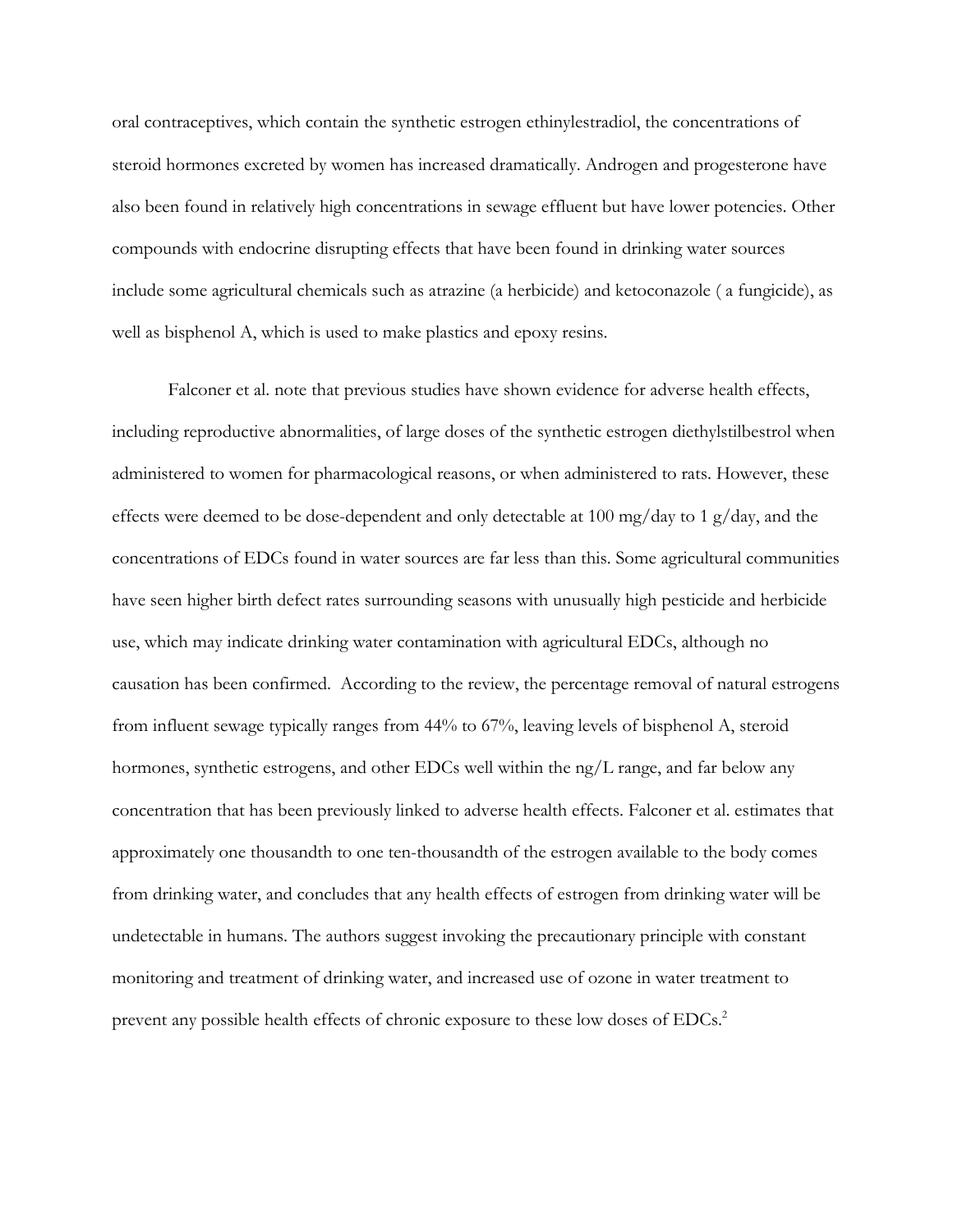Phillips et al. (2008) conducted a risk assessment quantifying EDC hazard identification, mechanisms of action, and dose-response. For the purpose of this study, some EDCs of particular interest were identified, including natural and synthetic hormones, the pesticide DDT, bisphenol A, and polychlorinated biphenyl (PCB) compounds, used in a variety of industrial processes. The authors identified potential adverse health effects of EDCs to include infertility (decreased fecundity and semen quality and endometriosis), abnormal prenatal and childhood development (spontaneous abortions, reproductive-tract abnormalities, altered sex ratios, precocious puberty, and other birth defects) and cancers of the prostate, breast, ovaries, or testes. It is proposed that EDCs interact with nuclear receptors by either mimicking hormones or inhibiting them from reaching the same receptor. In this way they affect gene expression and thereby modulate the endogenous endocrine system. It is because of this that the potential scope of health effects of EDCs is so large, because they have the potential to interfere with whichever systems are mediated by the hormone that they are mimicking or inhibiting. For estrogens, this includes the nervous, immune, reproductive, and urogenital systems, as well as processes such as sexual differentiation, development, and maturation. Some EDCs can even be nongenomic, and interfere with steroid actions such as activation of sperm, electrolyte and fluid transport in the efferent duct of the testis. Disruption of thyroid hormone formation is yet another suggested effect of EDCs, and has been evidenced by reduced T3 and T4 levels following exposure to high doses of PCBs. This effect can lead to glandular lesions in the thyroid, further reducing T4 levels by inhibiting its release. Phillips et al. proposes that EDCs are able to cause these effects by using three mechanisms of action; inhibition of hormone synthesis, transport, or metabolism, activation of hormone receptors, and release of cellular complexes that are necessary for hormonal action.

 However, despite all of these known potential health effects of EDCs, there is still a large amount of uncertainty surrounding them. It is unknown what doses are required to cause these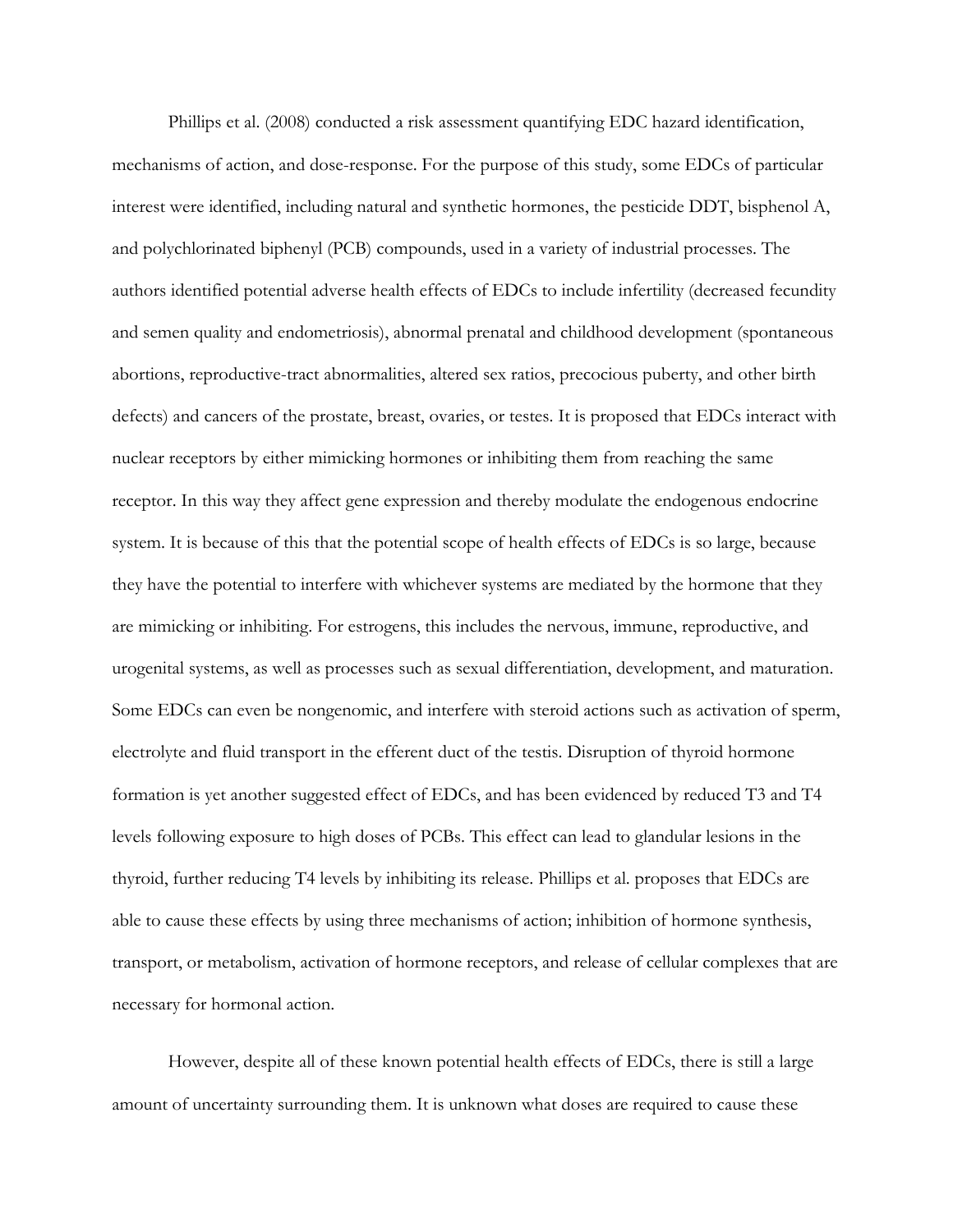effects, and it the extent of human exposure to the compounds is also largely unknown. Phillips et al. went on to describe the dose-response curve for EDCs, and found it to be the shape of an inverted "U". This may be explained by human homeostatic feedback loops, but there is a great amount of uncertainty regarding this, and Phillips et al. notes that more research is necessary. Phillips et al. conclude that large doses of EDCs will cause adverse health effects, but exposure from drinking water is minimal, and overall there is insufficient evidence to fully characterize the risks to human health posed by any toxicant that can be described as an endocrine disrupting compound. The authors suggest that a risk characterization be determined for each individual toxicant, education and communication of potential risks to the public, and the maintenance of sustainable development practices to minimize pollution, invoking the "polluter pays" principle.<sup>1</sup>

 A weight-of-evidence review by Goodman et al. (2009) focuses on the health effects of bisphenyl A (BPA) from drinking water. They examined low-dose rodent BPA studies focusing on morphological effects on reproductive organs and functional effects on reproduction and development using a structured framework incorporating study rigor, power, corroboration, universality, proximity, relevance, and coherence, with evidence from studies scoring higher in these areas worth a higher weight. According to the review, BPA is a demonstrated weak estrogenic, with a no observable adverse effect level of 50 mg/kg-d. According to this review, estimates of human daily intake of BPA were consistently below 0.1 μg/kg body weight, which is far lower than the doses used in these low dose studies. However, these measurements are taken from urine samples, which represent recent exposure, not cumulative, so there remains some uncertainty as to the effects of chronic exposure. The authors also note that rodents do not tolerate estrogen levels as high as humans experience during pregnancy, and thus what is toxic to a rat may not be toxic to a human. The review found some studies with statistically significant findings showing adverse health effects of EDCs, however they were countered by more numerous studies showing no observable effect for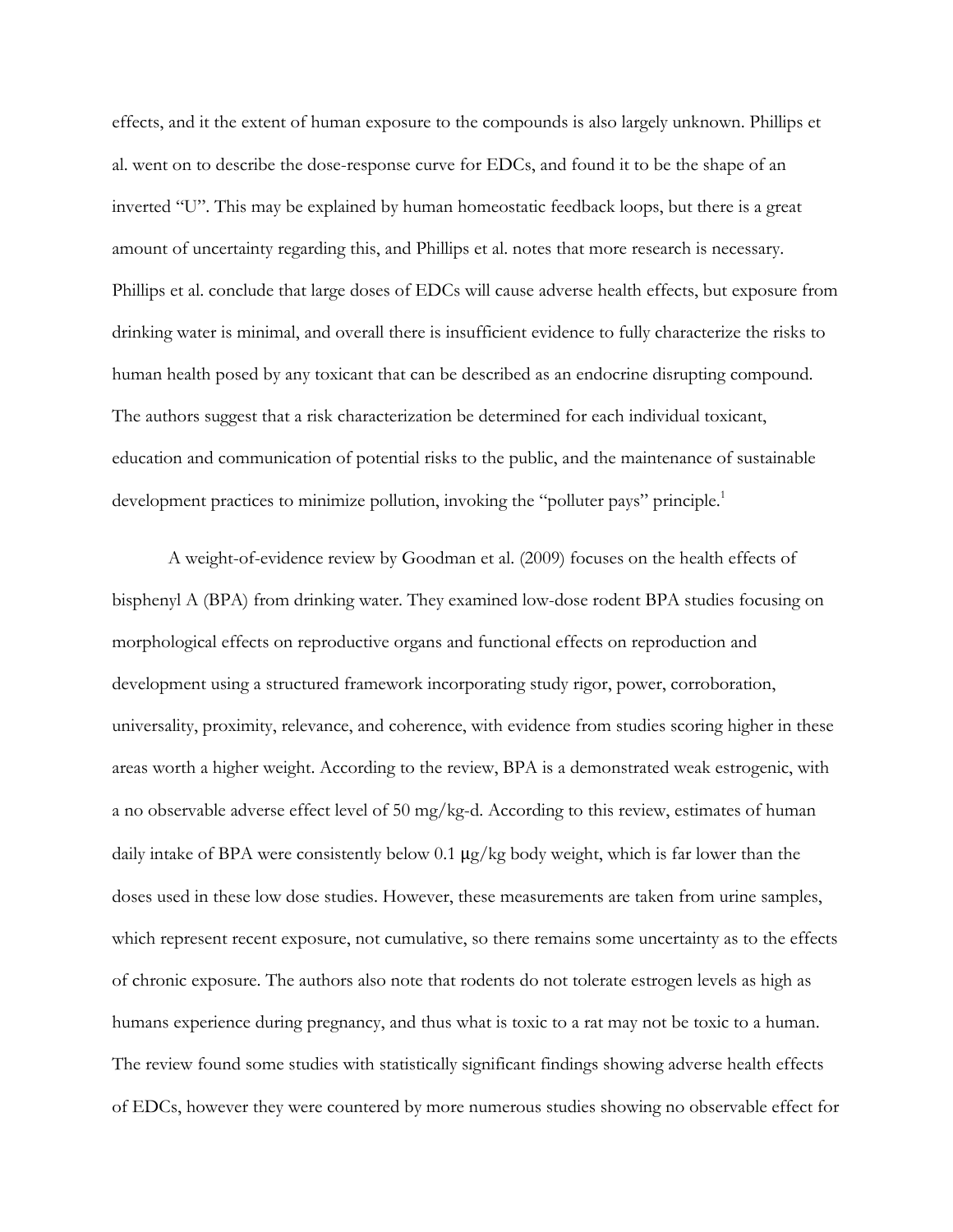similar endpoints. Goodman et al. notes that if low doses of BPA do indeed cause endocrine disrupting effects, then study results should be consistent, repeatable, and affect all biological areas that the endogenous hormones would affect. However, this is not what is seen in the review. The article concludes that exposure levels in most of the low-dose animal studies that do show adverse effects are much higher than what the most at-risk populations are exposed to, and therefore the weight of evidence does not support the hypothesis that low doses of BPA are associated with developmental or reproductive health outcomes in humans.<sup>4</sup>

A systematic review by Tourauda et al. (2011) found highly variable types and concentrations of endocrine disruptors in water sources. It was found that progestagens were the most abundant of the EDCs detected in rivers, having entered the aquatic environment in sewage effluent after being excreted by humans and animals in urine and feces. However, although concentrations of EDCs in these water sources vary both geographically and seasonally, they were overall very low, in the ng/L level before water treatment. Tourauda et al. described the main exposure route of environmental EDCs is through contaminated food and water, and concluded that progestagens and andandrogens are the most resistant to water treatment methods. Regarding the adverse human health effects of these compounds, Tourauda et al. found no consensus among scientists and no firm evidence of risk to human health. However, it was noted that education initiatives to increase public awareness of the impact of EDCs and pharmaceuticals in the environment would be a good first step to a more responsible approach to the use of EDCs in the environment.<sup>3</sup>

 A cross-sectional study of French drinking water treatment plants conducted by Vulliet et al. (2011) found concentrations of levonorgestrel (a synthetic progestagen found in some hormonal contraceptives), progesterone, estradiol, and testosterone ranging from 1 ng/L to 10 ng/L in treated water. According to the study, progestagens and androgens seem resistant to most drinking water treatments, with concentrations in the ng/L range in final treated water samples not uncommon.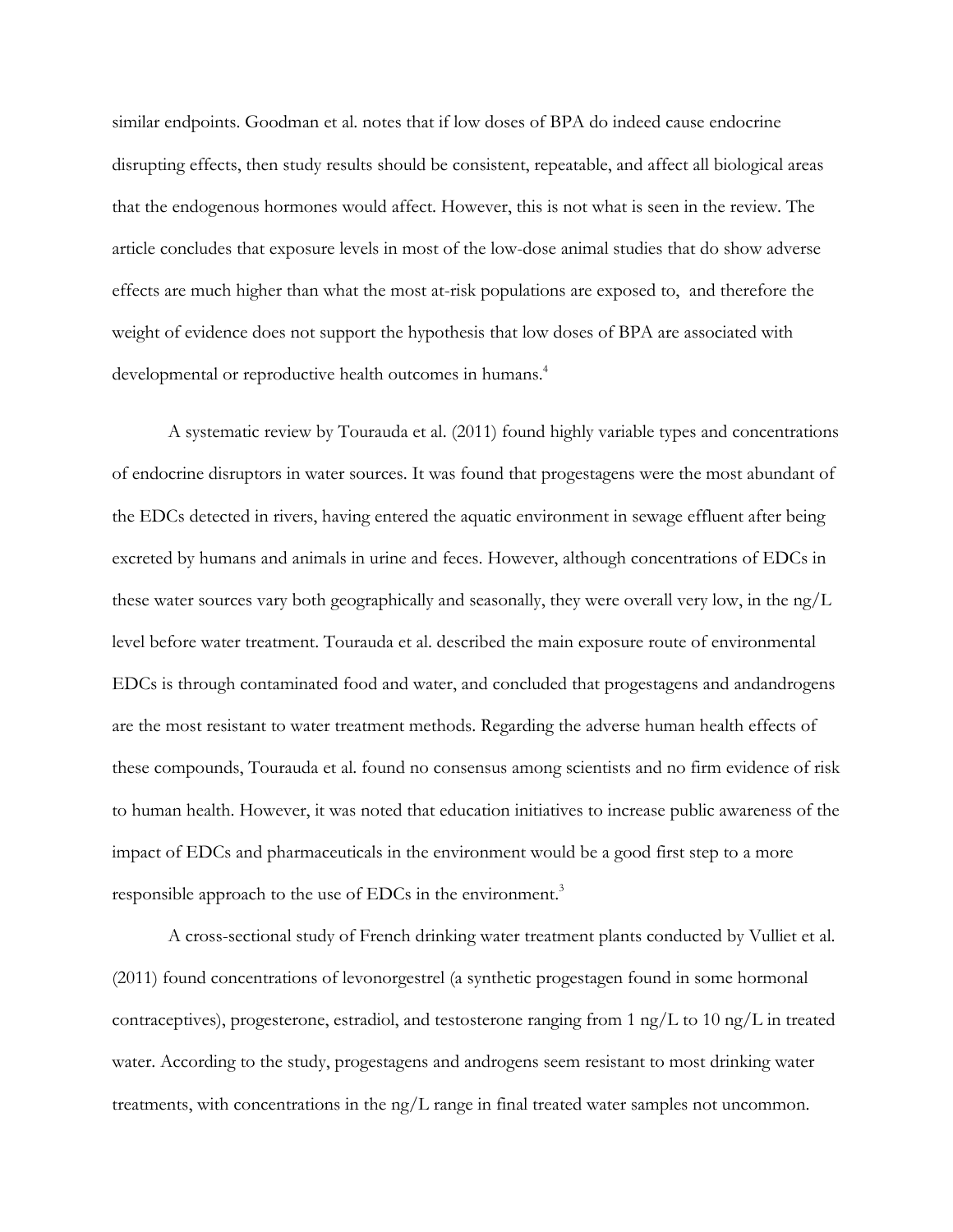However, no EDCs were found to have concentrations higher than 11.6 ng/L. According to Vulliet et al., when compared to the amount of estrogens, progestagens, and androgens that we produce endogenously, these EDC concentrations have no detectable effects in humans. Vulliet et al. also notes, however, that the hormone contraceptive ingredient norethindrone was detected in 66% of final treated waters, with a median concentration of 2 ng/L but not exceeding 6.8 ng/L, and that a daily consumption of 10 ng/L of this compound may cause harmful effects. In light of this evidence, Vulliet et al. concludes that the risk of harmful health effects on adult humans from ingestion of EDCs in drinking water is very low, but that the relatively high proportion of norethindrone found in many samples may be a concern for public health and is worth monitoring.<sup>5</sup>

 The French Agency for Food, Environmental and Occupational Health and Safety (Anses) hosted a two-day workshop on EDC exposures and potential impact on consumer health, and the report, written by Rousselle et al. (2013), outlines their recommendations. Some of the studies that were reviewed at this workshop showed EDC effects below the no observable adverse effect level of 5 mg/kg-d, while most studies showed no risk of harmful effects at low doses. The authors of the report declared that there is a need to enhance our knowledge of the pathways of toxicity that are involved in endocrine system disturbances. The authors recommend, for future hazard identification and risk assessment, the creation of a central database for surveillance and biomonitoring data for the European Union, a larger number of doses, covering lower dose regions, in future EDC toxicity studies, and the development of models for carcinogenic effects of EDCs. Additionally, they recommend that all risk assessments be based on weight-of-evidence reviews, and be wholly transparent to the public, and further collaboration and knowledge-sharing between countries and experts.<sup>6</sup>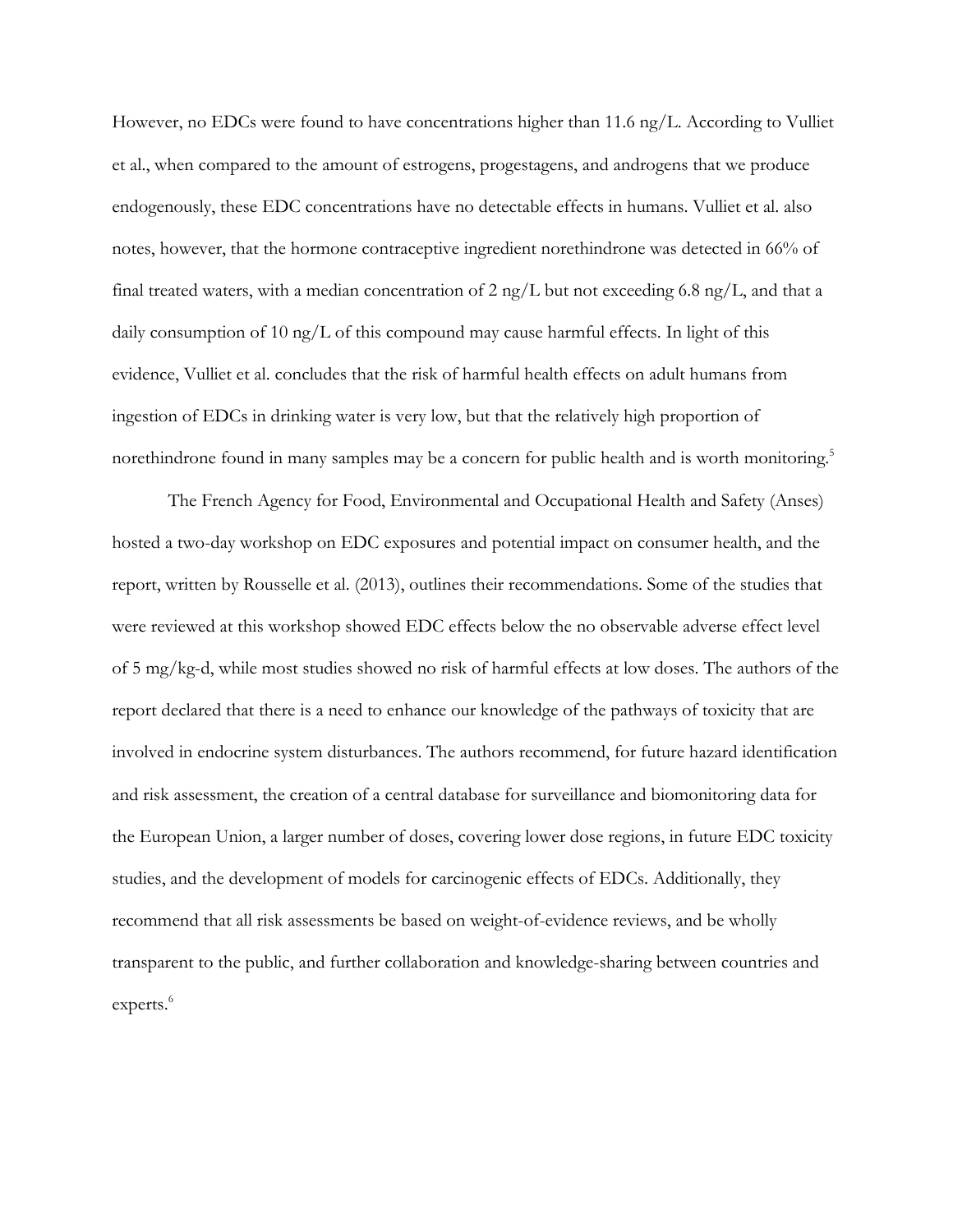#### **Discussion**

A thorough review of the scientific literature related to the risks of adverse health effects associated with endocrine disrupting compounds (EDC) in drinking water was conducted. Based on the evidence of this review, it is apparent that there is a significant lack of awareness of EDCassociated health effects at low, chronic doses, both among the public and the scientific community. In particular, these compounds need to be categorized and their toxicology examined independently in order to identify the hazards and exposure. EDCs are not uncommon in drinking water, but occur in very low concentrations, and present data suggests that this level of contamination is unlikely to result in detectable adverse health effects in humans.<sup>2</sup>

 This evidence review has some limitations, however. There are significant gaps in the literature regarding endocrine disruptors in drinking water specifically, and none of the studies evaluated contained a complete list of EDCs found in water. Each study focused on a small number of compounds, and there are many more that populations are exposed to, but have not been studied. Additionally, some of these chemicals may have synergistic effects, amplifying physiological effects, and these interactions need to be studied to gain a full understanding of how these substances affect our bodies. Many of the studies reviewed in this document utilize urine samples as a means to measure exposure to EDCs, but this represents recent exposure only, and gives no insight into the effects of chronic exposure. The method of action of EDCs, especially those that modulate gene expression, can mean long latency at low doses, which makes them difficult to study. Categorization, toxicological studies, and studies with low-level, chronic exposure need to be conducted for each EDC in order for us to have a full understanding of their potential effects. The level of uncertainty surrounding this issue and the obvious potential for undesirable health outcomes from chronic exposure calls for use of the precautionary principle in public health.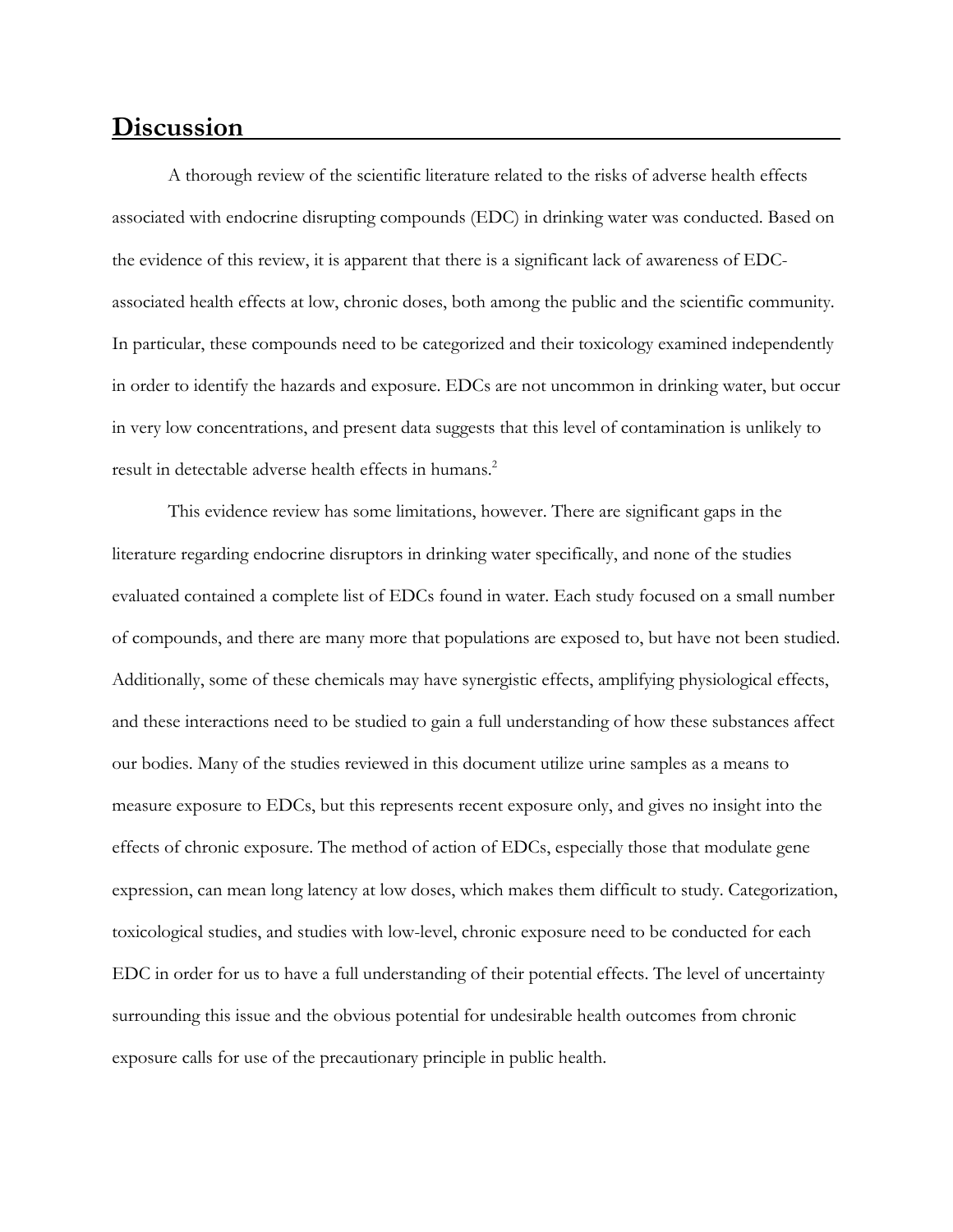#### **Recommendations**

Given the uncertainties surrounding EDC hazard and exposure data, and the severity of potential health effects from chronic exposure, it is recommended that a precautionary approach be implemented to prevent any unnecessary morbidity or mortality. More collaborative research efforts should be made to fill in exposure gaps, provide surveillance data, and make use of existing and proposed birth cohort studies. Exposure at critical periods of development also needs to be researched, in particular the perinatal period, where sexual differentiation is particularly sensitive to endocrine disruption.<sup>1</sup> These research initiatives should be undertaken while surveillance and testing of water sources and drinking water continues. Additionally, studies regarding health effects of EDCs should be done using the oral transmission route, as that is how humans are exposed to the compounds, and will take into account the effects of First Pass metabolism.

It has been shown that basic drinking water treatment will not eliminate all EDCs from water, especially estrogens and androgens, which are particularly resistant to treatment.<sup>2</sup> Some facilities have incorporated advanced water treatment methods, utilizing particle removal, ozone oxidation, and activated charcoal adsorption of the oxidation products. This has proven quite successful in the removal of industrial organic chemicals, pesticides, pharmaceuticals, and hormones<sup>2</sup>, and should be implemented wherever there is a high-risk population, such as agricultural communities. Additionally, education initiatives should be implemented to raise public awareness of the potential health effects as a first step toward more responsible production, utilization, and disposal of EDCs in the environment.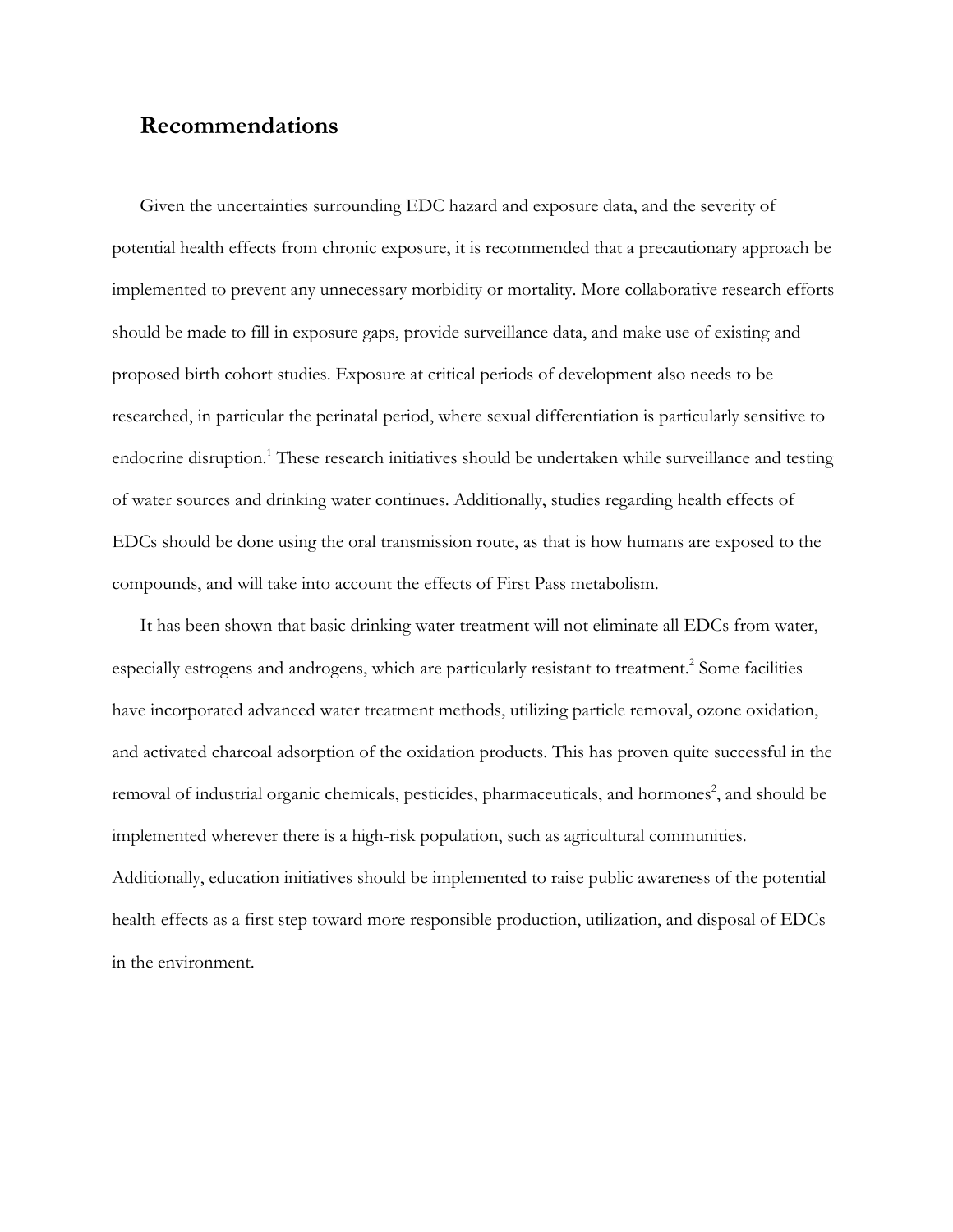## **Conclusion**

As the use of EDCs in pharmaceuticals, agriculture, and industrial processes continues, public health will continue to face challenges associated with endocrine disrupting compounds and their potential health implications. Preventive strategies such as more collaborative research to fill in knowledge gaps for more accurate hazard identification, more advanced water treatment methods including ozone oxidation for at-risk populations, and education initiatives must be implemented to ensure that the risk of these health effects and their impact on the population are prevented.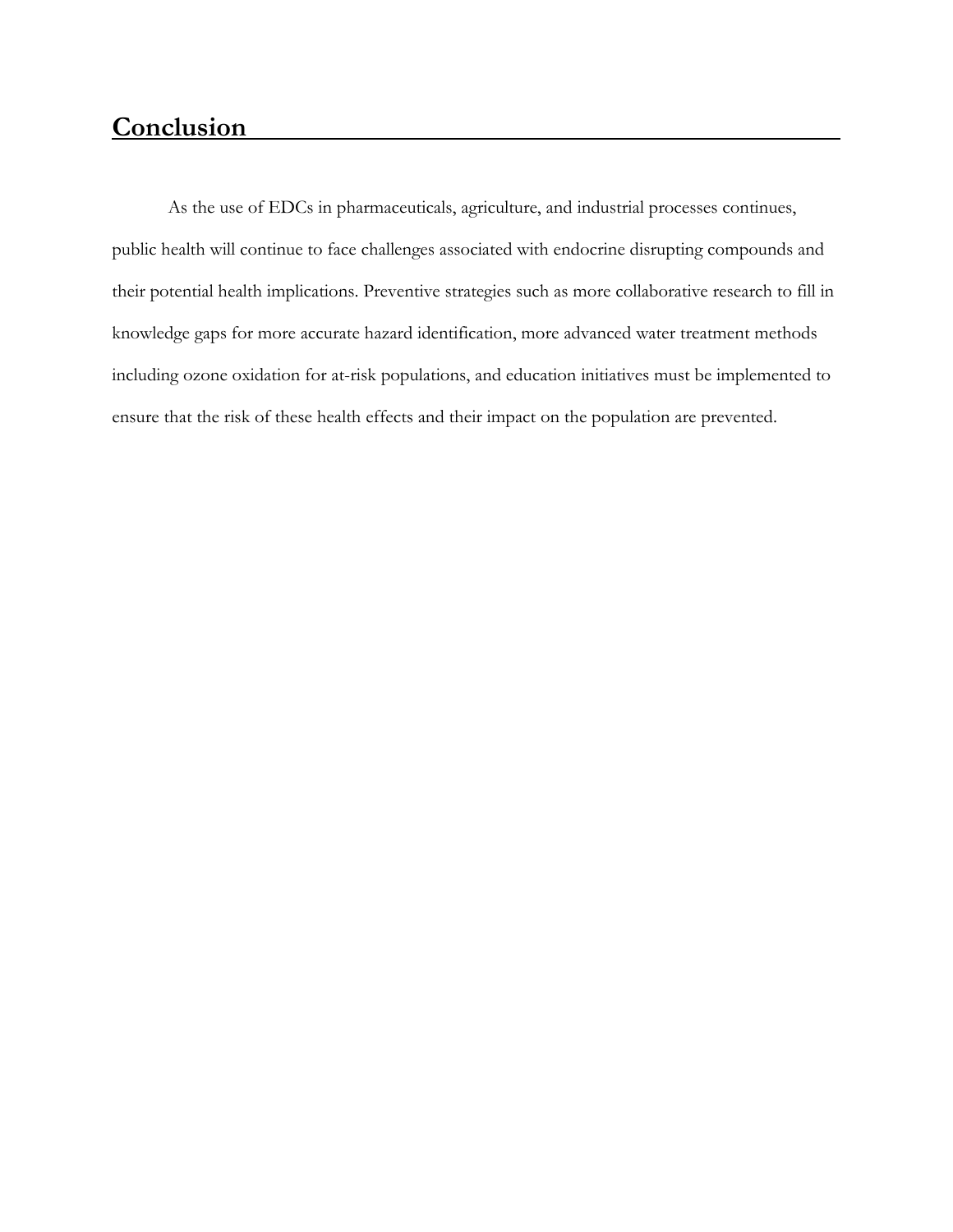## **References**

- 1. Phillips, K., Foster, W., Leiss, W., Sahni, V., Karyakina, N., Turner, M., Kacew, & S., Krewski, D. (2008). Assessing and managing risks arising from exposure to endocrine-active chemicals. *J. Tox. & Env. Health*. B(11): 351-372.
- 2. Falconer, I. (2006). Are endocrine disrupting compounds a health risk in drinking water? *Int. J. Environ. Res. Public Health*. 3(2): 180-4.
- 3. Tourauda, E., Roiga, B., Sumpterb, B., & Coetsiera, C. (2011). Drug residues and endocrine disruptors in drinking water: Risk for humans? *Int. J. of Hygiene & Env. Health.* (214), 437-441.
- 4. Goodman, J., Witorsch, R., McConnell, E., Sipes, G., Slayton, T., Yu, C., Franz, A., and Rhomberg, L. (2009). Weight-of-evidence evaluation of reproductive and developmental effects of low doses of bisphenol A. *Critical Reviews in Toxicology*. 39: 1-75.
- 5. Vulliet, E., Cren-Olivé, C., & Grenier-Loustalot, M. (2011). Occurrence of pharmaceuticals and hormones in drinking water treated from surface waters. 9: 103-114.
- 6. Roussellea, C., Ormsbya, J., Schaefer, B., Lampenb, A., Platzek, T., Hirsch-Ernst, K., Warholmc, M., Oskarssond, A., Nielsene, P., Holmer, M., & Emondf, C. (2013). Meeting report: International workshop on endocrine disruptors: Exposure and potential impact on consumers health. *Reg. Tox. & Pharm.* 65: 7-11.

## **Appendix**

## **Table 1. Summary Review Table of All Papers**

| <b>Reference</b>       | <b>Type of Study</b>     | <b>Comments</b>                                                                                                                                                                                                                                                                                                                                                                                                                                                                                                                                                                                                                                                                                                                                                                          |
|------------------------|--------------------------|------------------------------------------------------------------------------------------------------------------------------------------------------------------------------------------------------------------------------------------------------------------------------------------------------------------------------------------------------------------------------------------------------------------------------------------------------------------------------------------------------------------------------------------------------------------------------------------------------------------------------------------------------------------------------------------------------------------------------------------------------------------------------------------|
| Falconer et al. (2006) | <b>Systematic Review</b> | Estrogens & progestins naturally secreted in women as part of their<br>menstrual cycle and excreted in urine as conjugates<br>Major recent addition to EDCs excreted by women attributable to<br>$\overline{\phantom{a}}$<br>hormone contraceptives, particularly estrogen ethinylestradiol (excreted<br>in urine)<br>Androgen concentrations in sewage effluent higher than estrogens, but<br>$\overline{\phantom{a}}$<br>lower potency<br>Large doses of diethylstillbestrol, administered to many women in the<br>past for pharmacological reasons has been associated with adverse<br>outcomes<br>Both girl and boy infants of mothers given this contraceptive<br>$\circ$<br>showed reproductive abnormalities<br>Study on mice showed adverse reactions to stillbestrol were dose- |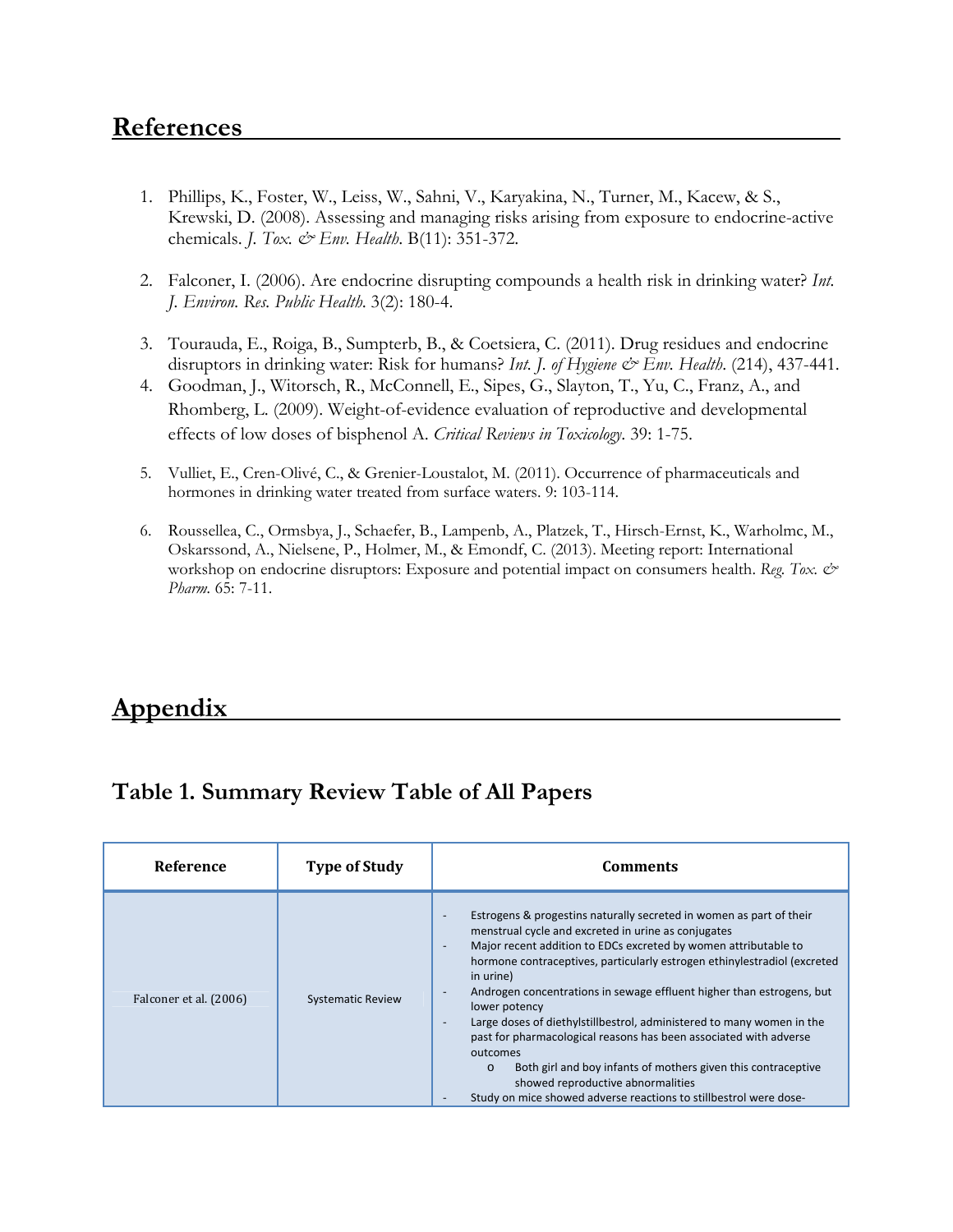|                        |                 | dependent<br>Most ethinylestradiol more resistant to waste water treatment andonly<br>38-45% was removed<br>BPA found in German rivers from 0.5-16 ng/L<br>$\overline{\phantom{a}}$<br>Steroid hormones found in German rivers from 0.2-5 ng/L<br>$\overline{\phantom{a}}$<br>Drinking water supplies 4 ng or less per day of estradiol and equivalent<br>$\overline{\phantom{a}}$<br>estrogens<br>Pathological effects of stillbestrol seen at doses of 100 mg/d minimum<br>$\overline{\phantom{a}}$<br>Conservative estimate that appr. one thousandth to one ten-thousandth<br>of estrogen available to the body comes from drinking water<br>Concluded that any physiological effects of estrogen from drinking water<br>$\overline{\phantom{a}}$<br>will be undetectable in humans<br>Pesticides with EDC effects:<br>Atrazine (herbicide), ketoconazole (fungicide)<br>$\circ$<br>Infants born in agricultural communities with birth defects<br>$\circ$<br>surrounding high pesticide use times<br>Remediation Recommendations:<br>Drinking water treatment increasingly using advanced oxidation<br>$\circ$<br>Combined particle removal, ozone oxidation, activated carbon<br>$\circ$<br>adsorption<br>>99% of estrogen removed with ozone<br>$\circ$<br>Effective monitoring & treatment of drinking water will continue to be<br>$\qquad \qquad \blacksquare$                                                                                                                                                                                                                                                                                                                                                                                                                                                                                                                                                                                                                                                                                                                                                                                                                                                                                                                                                                                                                                                                                                                      |
|------------------------|-----------------|-----------------------------------------------------------------------------------------------------------------------------------------------------------------------------------------------------------------------------------------------------------------------------------------------------------------------------------------------------------------------------------------------------------------------------------------------------------------------------------------------------------------------------------------------------------------------------------------------------------------------------------------------------------------------------------------------------------------------------------------------------------------------------------------------------------------------------------------------------------------------------------------------------------------------------------------------------------------------------------------------------------------------------------------------------------------------------------------------------------------------------------------------------------------------------------------------------------------------------------------------------------------------------------------------------------------------------------------------------------------------------------------------------------------------------------------------------------------------------------------------------------------------------------------------------------------------------------------------------------------------------------------------------------------------------------------------------------------------------------------------------------------------------------------------------------------------------------------------------------------------------------------------------------------------------------------------------------------------------------------------------------------------------------------------------------------------------------------------------------------------------------------------------------------------------------------------------------------------------------------------------------------------------------------------------------------------------------------------------------------------------------------------------------------------------------------------------------------------------------------------|
|                        |                 | important for public health & safety                                                                                                                                                                                                                                                                                                                                                                                                                                                                                                                                                                                                                                                                                                                                                                                                                                                                                                                                                                                                                                                                                                                                                                                                                                                                                                                                                                                                                                                                                                                                                                                                                                                                                                                                                                                                                                                                                                                                                                                                                                                                                                                                                                                                                                                                                                                                                                                                                                                          |
| Phillips et al. (2008) | Risk Assessment | $\blacksquare$<br>Potential adverse effects in humans:<br>Infertility (fecundity, semen quality, endometriosis)<br>1)<br>2)<br>Abnormal prenatal & childhood development (spontaneous<br>abortions, male repro.-tract abnormalities, altered sex ratios,<br>precocious puberty, other birth defects)<br>3)<br>Cancers of the prostate, breast, ovaries, endometrium, or testes<br>EDC: exogenous agent that interferes with the synthesis, secretion,<br>transport, binding, action, or elimination of natural hormones in the<br>body<br>Eg. DDT, BPA, PCB<br>$\qquad \qquad \blacksquare$<br>Physiological systems related to estrogen & sensitive to EDCs:<br>Brain & central nervous system<br>$\circ$<br>Cardiovascular system<br>$\circ$<br>Immune system<br>$\circ$<br>Reproductive & urogenital system (incl. sexual differentiation,<br>$\circ$<br>development, & maturation)<br>Act by binding to hormone receptors & either mimicking hormones or<br>inhibiting them from binding<br>Modify gene expression, long latency<br>$\overline{\phantom{a}}$<br>Nongenomic steroid action also important in repro. processes like sperm<br>activation & electrolyte fluid & transport in efferent duct of testis<br>Disruption of thyroid hormone another pathway for EDCs<br>$\overline{\phantom{a}}$<br>o Reduce T3/T4 production, release, binding to serum, decreases<br>bioavailability of T4, glandular lesions<br>Other mechanisms of action of EDCs:<br>Inhibition of hormone synthesis, transport, metabolism<br>1)<br>2)<br>Activation of receptor through phosphorylation<br>3)<br>Release of cellular complexes necessary for hormonal action<br>2 major areas of uncertainty for EDCs:<br>Unknown adverse health effects<br>1)<br>2)<br>Extent of human exposure<br>Inverted U-shaped dose-response curve<br>Multiple hormone receptor subtypes, endogenous feedback loops<br>$\circ$<br>Represents net contribution of all cells involved in the process<br>$\circ$<br>Agricultural practices can cause water contamination with EDC<br>pesticides or hormones to enhance livestock production (growth<br>hormone)<br>Industrially generated EDCs are major involuntary exposure source, incl.<br>BPA and PCB, and contaminate water<br>Cosmetic, pharmaceutical, and pesticide EDCs can find way into water<br>via sewage or disposal & seepage or run-off<br>Identification & classification of EDCs difficult because many different<br>$\frac{1}{2}$<br>types & classes |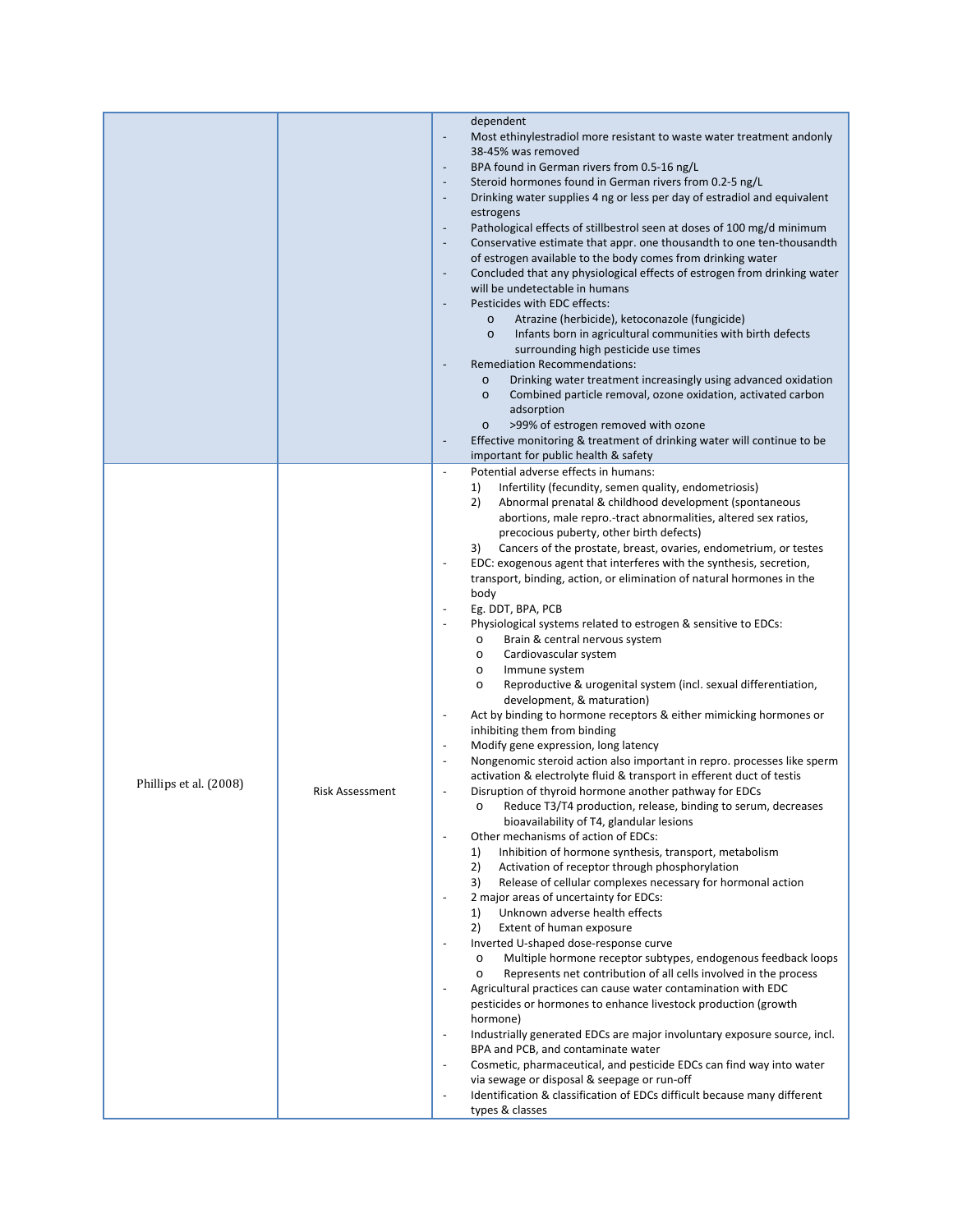|                        |                              | Risk characterization should be determined for each individual<br>$\circ$<br>one<br>Insufficient evidence to fully characterize the risks posed to human<br>$\blacksquare$<br>health by any EDCs<br>Risk characterization limited by missing exposure data & focus in<br>$\overline{\phantom{a}}$<br>literature on persistent chemicals<br>Education & communication of potential risks important for<br>$\blacksquare$<br>implementation of precautionary principle<br>CEPA (1999) focuses on sustainable development and environmental<br>$\blacksquare$<br>protection, using precautionary principle & polluter pays principle as<br>foundation for policy                                                                                                                                                                                                                                                                                                                                                                                                                                                                                                                                                                                                                                                                                                                                                                                                                                                                                                                                                                                                                                                                                                                                                                                                                                                           |
|------------------------|------------------------------|-------------------------------------------------------------------------------------------------------------------------------------------------------------------------------------------------------------------------------------------------------------------------------------------------------------------------------------------------------------------------------------------------------------------------------------------------------------------------------------------------------------------------------------------------------------------------------------------------------------------------------------------------------------------------------------------------------------------------------------------------------------------------------------------------------------------------------------------------------------------------------------------------------------------------------------------------------------------------------------------------------------------------------------------------------------------------------------------------------------------------------------------------------------------------------------------------------------------------------------------------------------------------------------------------------------------------------------------------------------------------------------------------------------------------------------------------------------------------------------------------------------------------------------------------------------------------------------------------------------------------------------------------------------------------------------------------------------------------------------------------------------------------------------------------------------------------------------------------------------------------------------------------------------------------|
| Goodman et al. (2009)  | Weight-of-Evidence<br>Review | $\Box$<br>long acknowledged that BPA could interact with human estrogen<br>receptors<br>Recently BPA has been shown to act as an antagonist for the human<br>$\overline{\phantom{a}}$<br>androgen receptor<br>BPA has been demonstrated to be weakly estrogenic<br>$\overline{\phantom{a}}$<br>early studies demonstrated a NOAEL of 50 mg/kg-d<br>$\overline{\phantom{a}}$<br>no effects on reproductive or developmental endpoints that were<br>$\overline{\phantom{a}}$<br>consistently and repeatedly observed following low-dose BPA exposure<br>in rodents<br>recent review of human biomonitoring studies found that urine levels<br>are consistently low across studies<br>Estimates of typical total daily BPA intake were less than 0.1 µg<br>$\circ$<br>per kilogram of body weight<br>Represent recent exposure, not cumulative<br>$\circ$<br>even the low-dose animal studies are generally examining levels of<br>$\blacksquare$<br>exposure many times those experienced by even the most-exposed<br>people in the general population<br>rodents don't tolerate estrogen levels as high as we have during<br>$\blacksquare$<br>pregnancy<br>statistically significant findings in rodent studies exist, but are<br>$\overline{\phantom{a}}$<br>outnumbered and outweighed by studies that find no evidence for<br>health effects of BPA on humans at low doses, and findings not<br>consistent or repeatable<br>Lack of reproducability, robustness, and relevant exposure route strains<br>$\overline{\phantom{a}}$<br>the credibility of some studies showing health effects<br>need better design, oral exposure, & reproducability to elevate our<br>$\overline{\phantom{a}}$<br>concerns about EDC health effects<br>Weight of evidence does not support the hypothesis that low doses of<br>$\overline{\phantom{a}}$<br>BPA are associated with reproductive or developmental effects in<br>humans |
| Tourauda et al. (2011) | <b>Systematic Review</b>     | Endocrine disruptors include:<br>$\blacksquare$<br>Natural/synthetic hormones excreted from humans & animals,<br>$\circ$<br>eventually reach water<br>Progestagens, androgens, some pesticides<br>$\circ$<br>30-40% of potable drinking water comes from rivers<br>Pharmaceuticals & EDCs range from ng/L to low g/L in effluents &<br>$\blacksquare$<br>surface waters<br>Exposure concentrations variable with geography & season<br>$\overline{\phantom{a}}$<br>Exposure route: consumption of contaminated water<br>$\overline{\phantom{a}}$<br>Progestagens & andandrogens are most resistant to treatments<br>$\overline{\phantom{a}}$<br>Hormones detected in low concentrations in drinking water (ng/L)<br>$\overline{\phantom{a}}$<br>Levonorgestrel was detected at concentrations above the human<br>$\blacksquare$<br>therapeutic plasma level<br>But no firm evidence of risk to human health<br>$\circ$<br>Long-term retrospective study of high concentrations of synthetic<br>$\blacksquare$<br>estrogen diethylstilbestrol given to women in 1950s for therapies<br>Abnormalities in structure & function of reproductive organs<br>$\circ$<br>To date, no consensus among scientific community on what risk, if any,<br>$\blacksquare$<br>EDCs pose to human health<br>Strategies to enhance public awareness of pharmaceutical & industrial impact<br>on environmental health to stimulate more responsible production, use, and<br>disposal of EDCs                                                                                                                                                                                                                                                                                                                                                                                                                                                |
| Vulliet et al. (2011)  | <b>Cross-Sectional Study</b> | Levonorgestrel, progesterone, & testosterone found in treated water at<br>$\overline{a}$<br>concentrations from 1 ng/L to 10 ng/L                                                                                                                                                                                                                                                                                                                                                                                                                                                                                                                                                                                                                                                                                                                                                                                                                                                                                                                                                                                                                                                                                                                                                                                                                                                                                                                                                                                                                                                                                                                                                                                                                                                                                                                                                                                       |